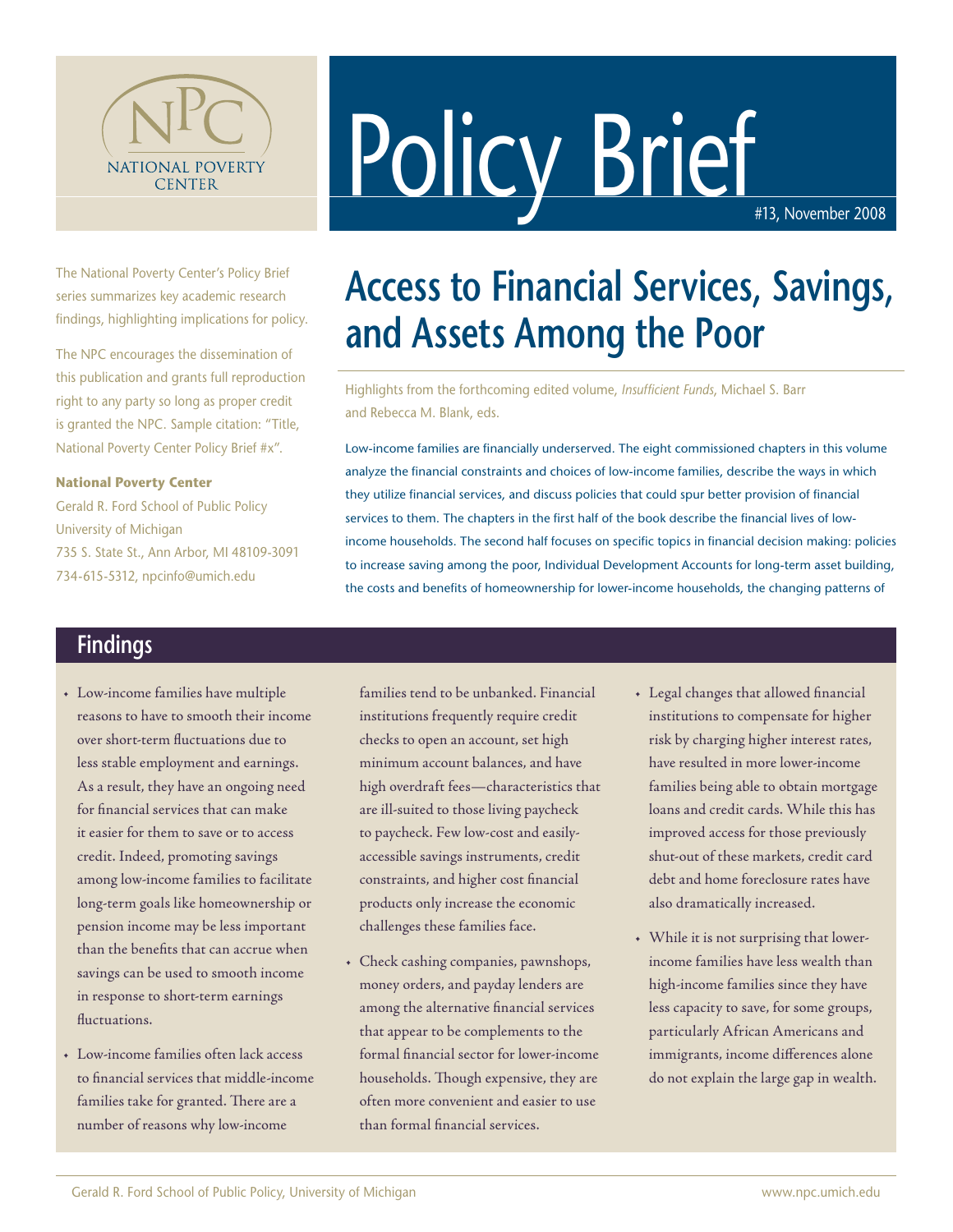credit card use and debt burden, and finally, the unique experience of immigrants in the U.S. who may face even greater barriers to the formal financial sector than others.

While each of the chapters in the volume focuses on a slightly different topic, there are a number of common themes running throughout. Foremost is the fact that lowincome families are financial decision makers who need a range of services. The fact that these families often rely on informal means to manage their financial lives suggests that the formal sector is not meeting their needs. It is also clear that a relative lack of savings and wealth, which is not entirely explained by differentials in income, impacts many aspects of a lower-income family's life. Forced to use high-cost alternatives, future saving is made that much more difficult. Finally, while savings as a vehicle for long-term asset accumulation is important, short-term economic flexibility and consumption smoothing are equally or perhaps even more important for lowerincome households.

#### **How Low-Income Families Manage Their Economic Lives**

In order to paint a picture of the asset holdings of lower-income households, John Karl Scholz and Anaanth Seshadri look at wealth holdings using two national datasets They find that net worth among families at the lower end of the income distribution has gradually increased, though so too has debt. Household net worth grows as individuals age, within a cohort as it ages, and each generation has done a little better than the last. Most of these gains, however, are concentrated among the best educated households. Wealth gains for African Americans tend to be relatively low, and the authors include a discussion of why this might be.

A unique data set collected by Michael Barr in a survey of over 1000 low- and moderateincome families in the Detroit area provides detailed information about the financial services utilized by these families. The findings suggest that existing financial, credit and payment systems do not serve these families well, imposing significant costs and reducing opportunities to save. Many households use both formal as well as informal mechanisms to meet their financial service needs, so that they may hold a bank account but also utilize a check-cashing service. Savings patterns also vary significantly among low-income families. While about a third contribute to savings every month, over 40% never save. The chapter concludes with a discussion of strategies to transform the financial services sector to better serve low- and moderateincome households.

A complement to Barr's chapter is a study by Daryl Collins and Jonathan Morduch of households in South Africa who were interviewed every other week for a year. They find that these families, roughly the same income level as those at the bottom quintile in the U.S., are active financial managers. Similar to the result in Barr's U.S. data, these families also use both formal and informal financial instruments. Like their counterparts in the U.S., they also find it difficult to save in a way that allows them to smooth over negative income shocks or meet unexpected cash demands.

Taking a more theoretical approach, Sendhil Mullainathan and Eldar Shafir argue that low-income households exhibit the same fundamental patterns in financial decision making as do middle- and upper-income households, though the institutional context in which these decisions are made, matters. They argue, however, that there is less 'margin' among low-income families to make financial mistakes, so that the consequences of bad decision-making is are much higher for low-income families. The authors suggestion

several policies that would make it easier to save and harder to undertake welfarereducing transactions.

### **Policies Addressing Savings, Homeownership and Debt among Low-Income Families**

Saving is hard work, and our institutions are largely designed to make it easy to spend, not save. To address the issue of how saving might be increased among lower-income families, Peter Tufano and Daniel Schneider develop a typology of savings policies. They discuss everything from coerced (mandated) savings such as Social Security, to programs that make it hard not to save such as automatic enrollment in employer-sponsored savings plans, to policies that bribe (or provide incentives for) people to save through, for example, savings matches, to programs like lottery-linked savings plans that actually get people excited to save.

The focus on saving is carried over to the next chapter, where Michael Sherraden focuses on Individual Development Accounts (IDAs) as a means of asset-building policy. IDAs are matched savings plans aimed at lower-income households, and over the past decade a variety of communities have experimented with them. The most important message from these experiments is that the poor can save regularly. However, to be successful as a national policy, a number of issues will need to be addressed, including how to make the programs more cost effective, and how to better facilitate savings among low-income families. The chapter ends with a discussion of national savings initiatives.

The biggest asset many families hold is their home. The next chapter, by Raphael Bostic and Kwan Ok Lee, explores homeownership among lower-income households. There has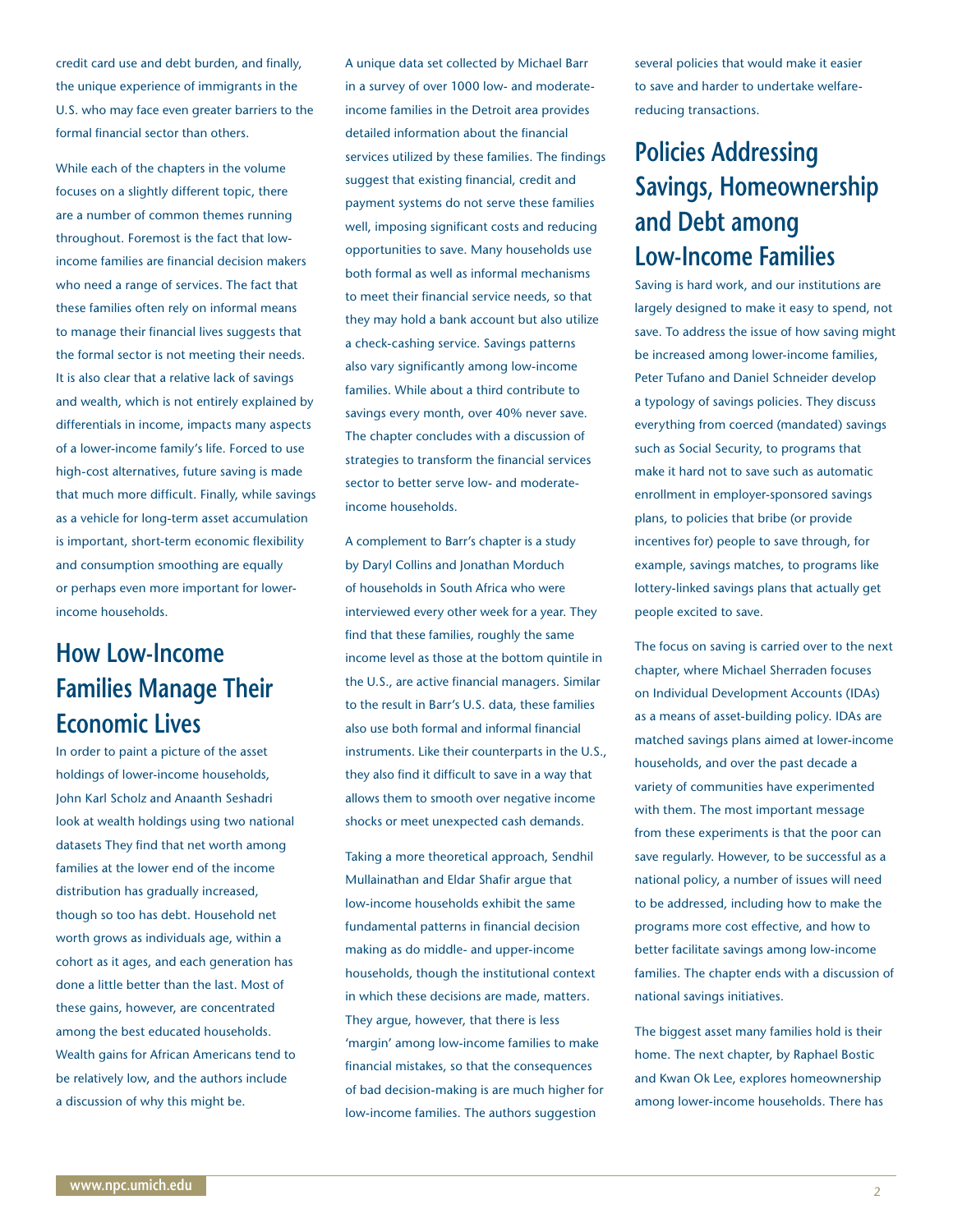been considerable growth in homeownership among this group over the past several decades, due largely to expanded credit opportunities in the form of subprime loans. There are risks associated with homeownership however, particularly for lower-income homebuyers. The authors conduct a series of simulations to address the question of whether and under what circumstances homeownership is better (more wealth enhancing) than renting. Their results indicate that homeownership is not always financially advantageous for low-income households, and may involve serious risks, as the recent financial housing crisis as shown.

Opportunities to obtain credit cards have also expanded in recent years, and both credit card usage and debt have risen over time. Relative to higher-income families, the magnitude of such debt is much greater for lower-income families. Ronald Mann looks at the determinants of who acquires credit card debt, and discusses the need for greater requirements to better disclose actual interest rates and fees associated with the credit cards.

While a number of the chapters in the volume discuss differences across sub-populations of lower-income households, the final chapter focuses specifically on immigrants, who may experience greater barriers to the use of formal financial services than others. Una Osili and Anna Paulson look at both the probability among immigrants of holding different types of assets, and the amounts held. They find that immigrants are less likely to hold checking or savings accounts, stocks, or retirement plans than native-born families. The authors explore the reasons for these differences, and discuss ways to better integrate immigrants into the formal financial institutions of the U.S.

### **Policy Directions and Conclusions**

The chapters in this volume discuss a wide variety of policy initiatives that might help improve the access of lower income families to savings and financial institutions, and that will help prevent serious problems with credit, such as falling into debt traps or losing one's home through foreclosure. The private sector has an important role to play in better serving low-income families. Bank accounts tailored to the needs of lower-income households (low fee, no minimum balance) will expand their use of formal financial services. A greater presence of formal financial institutions in low-income neighborhoods may also be important. Currently alternative financial service providers often outnumber bank branches in these areas. Employers of lowwage workers can also help shape the financial choices their workers make by encouraging the use of direct deposit and offering automatic saving opportunities to employees.

Of course, the public sector can do many things to increase savings and greater use of formal financial services among low-income families. A key role should be to work closely with the private sector encouraging and incentivizing financial institutions to serve lower-income populations. Greater financial education for low-income families should be a priority. The government also plays an important regulatory role, which includes overseeing financial providers to ensure they provide full disclosure with regard to fees and penalties, and implementing better protections for lower-income mortgage holders. The public sector could also encourage saving by lower-income families by making the saver's credit refundable or creating matched savings plans. Perhaps

most important, the public sector provides the programs that assist low-income families meet retirement, education, and medical needs they cannot afford. Stable funding for Social Security is critical, as is broadly available health insurance and educational subsidies such as Pell Grants. The Earned Income Tax Credit, which lifts many families with children out of poverty, should be expanded to families without children.

Our financial institutions are not well designed to help lower-income families save or acquire credit. To the extent we want these families to have the opportunity for financial stability, we have an obligation to assure that they have access to the banking, credit, and savings institutions that are available to higher-income families.

#### **About the Authors**

**Michael S. Barr** is Professor of Law at the University of Michigan. Email: msbarr@umich.edu

**Rebecca M. Blank** is the Robert S. Kerr Senior Fellow at the Brookings Institution. Email: rblank@brookings.edu